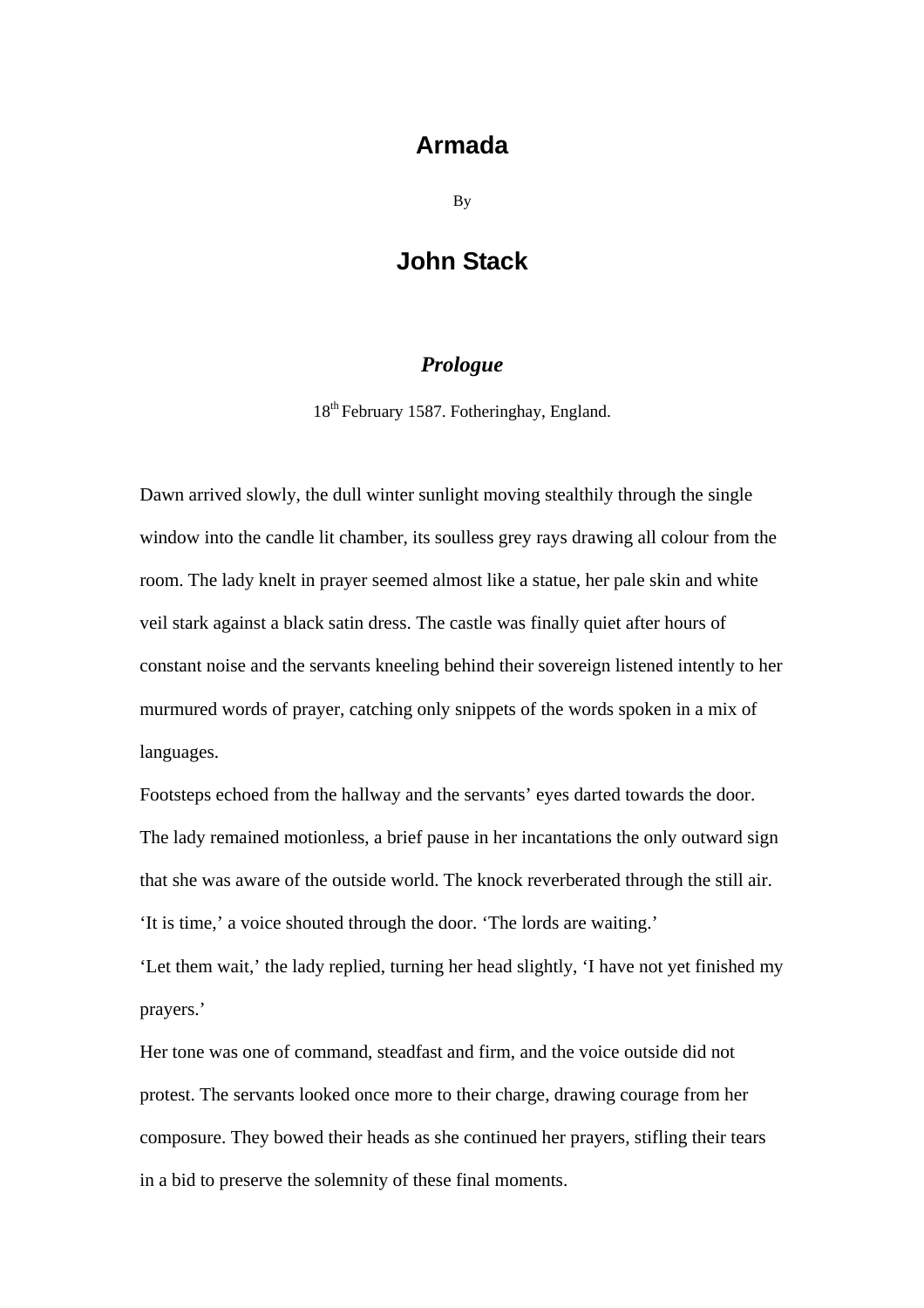Mary Stuart, Queen of Scots, rose and turned to her faithful retainers. They had been with her for many years, some throughout her nineteen years of captivity. She spoke to each in turn, handing them tokens of her affection, keepsakes and purses that contained all that was left of her meagre wealth, before motioning to her personal groom. It was time.

The groom took down the crucifix from the altar and, holding it aloft before him, escorted his Queen from the room and along the corridor towards the great hall of the castle. The servants followed. As they neared the entrance the Queen turned to them one last time to bid them farewell. Her emissary fell to his knees and wept but she drew him up and embraced him.

'Tell my friends I died a true woman to my religion,' she said and again her retinue took strength from her, her lady in waiting adjusting the folds of the Queen's dress one last time on the threshold of the great hall.

The vast room was in silence, save for the spark and crack of a fire in the huge hearth, but the eyes of three hundred spectators were turned to the Queen as she made her entrance. Steps led up to the black-velvet-draped scaffold in the centre. They watched her in awe, her grace and calm preserving the significance of the moment. A slight smile played across her face as she fingered the small crucifix and prayer book in her hands.

She moved to the low stool before the block, her eyes darting to the felling axe lying on the floor. Her expression never changed and she listened in silence as the commission for her execution was read aloud. A Protestant dean stepped forward to pray for her and for the first time the depths of her concealed emotions were revealed. 'I am settled in the ancient Catholic religion,' she said firmly, her tone resolute, 'and mind to spend my blood in defence of it.'